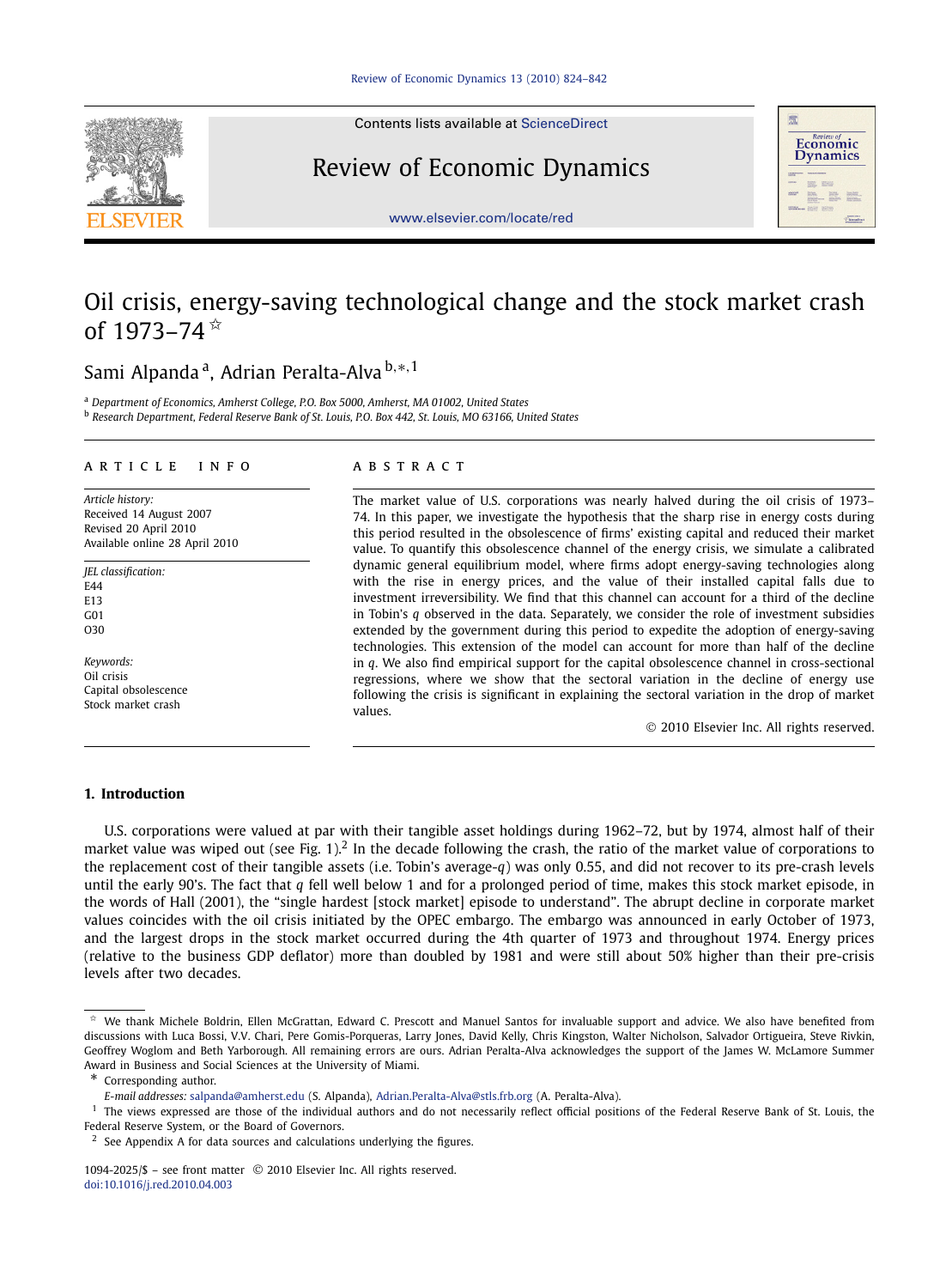

**Fig. 1.** Tobin's average-*q* and energy prices relative to GDP-deflator.

The main objective of this paper is to quantify the apparent link between these two events, and determine how much of the decline in market values and Tobin's *q* can be accounted by the observed changes in energy prices. A quick back-of-theenvelope calculation can illustrate the importance of energy costs in influencing stock prices: Although energy represents a small portion of overall costs of corporations, it is sizable relative to their dividend payments; both are about 5% of corporate value-added. Everything else constant, a 50% permanent increase in energy prices would increase energy costs by 2.5 percentage points and reduce current and future dividends by an equivalent amount. This would translate into a 50% decline in market value. Of course, everything else is not constant, and changes in energy prices also have implications for interest rates, wages, investment, and other factors that could affect dividend flow and market value. A general equilibrium model is thus needed to sort out all these different factors in play.

Perhaps more challenging is to account for the drop in Tobin's *q* rather than simply the drop in market value (i.e. the numerator of *q*). By itself, an increase in energy costs would not cause a drop in *q*, as long as the price of firms' installed capital does not deviate from the price of potential replacements (Sargent, 1980). Firms would simply reduce investment, and market values would decline along with the fall in their capital stock, but *q* would not be affected. In the data, not only did *q* fall, but corporate investment actually rose during this period. The ratio of corporate investment to corporate value-added was 16% in the decade prior to the oil crisis, but rose to an average of 18% in the decade after. Given these observations, Baily (1981) and Sakellaris (1997) argue that the main channel through which energy prices affected market values in this period was capital obsolescence. The oil crisis spurred the adoption of energy-saving technologies, which drove the value of installed energy-inefficient capital down relative to its replacement cost. As Fig. 2 illustrates, real energy use to GDP ratio started to decline following the crisis, and this decline in energy intensity continued even after 1981 when energy prices were falling.<sup>3</sup> These facts are consistent with the presence of energy-saving technological change in the post-crisis period.

The literature on induced innovation has pointed to a causal link between the energy crisis and the introduction of energy-saving technologies during the 70's. Schurr (1983) reports that the energy-intensity of the U.S. economy was stable during 1950–73, and declined at a faster pace between 1973–83 than any other period in the 20th century. He concludes that the introduction of energy-saving technologies resulting from the oil crisis is the main culprit for this faster decline. Popp (2002) uses patent data to analyze the impact of energy prices on energy-saving innovation. He finds that the number of successful patent applications of energy-saving technologies increased dramatically during the mid-70's. The main conclusion of the author, based on econometric analysis, is that energy prices have a strong, positive impact on the number of energy-saving technologies. Dooley (1999) and Margolis and Kammen (1999) report that energy-related research and devel-

<sup>&</sup>lt;sup>3</sup> Real energy use is obtained by deflating nominal energy costs by the real relative price of energy in Fig. 1.